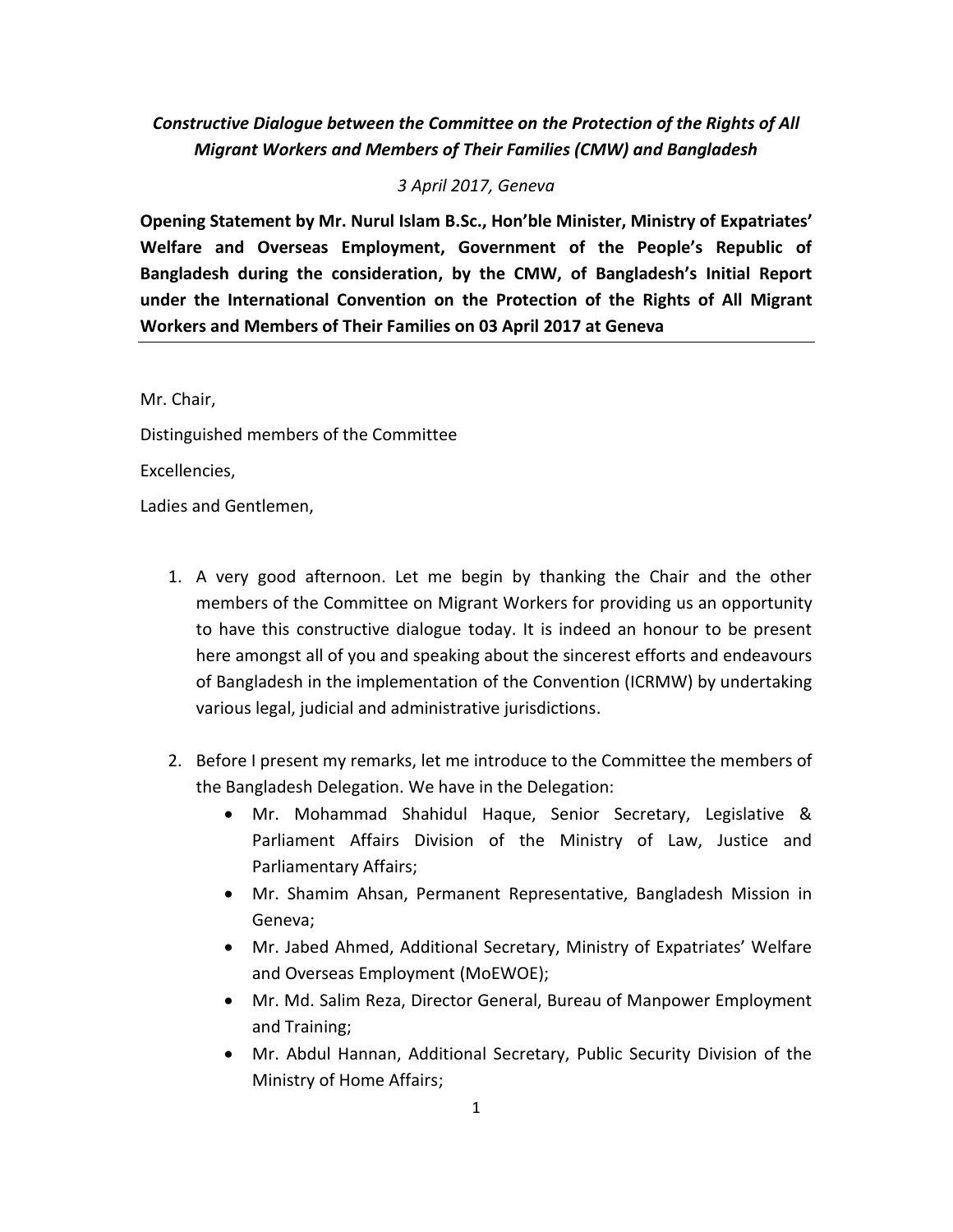- Mr. Khondakar Mostan Hossain, Joint Secretary, Ministry of Labour and Employment;
- Mr. Mohsin Chowdhury, Joint Secretary, Ministry of Expatriates' Welfare and Overseas Employment;
- Mosammet Shahanara Monica, Director, Ministry of Foreign Affairs;
- Mr. Yasir Adnan, APS to the Minister, MoEWOE; and
- Dr. Mohammed Ridwanul Hoque, Labour Migration Expert

## **Mr. Chair,**

- 3. Migration has emerged as one of the mega-trends that are playing a critical role in shaping global development. Migration is truly considered an enabler for the growth and development by Bangladesh. The international labour migration from Bangladesh has not only generated foreign incomes, but also created job opportunities abroad for millions of Bangladeshi workers. Importantly, it has given Bangladesh a unique chance to play a critical role in shaping global advancements by contributing its human skills and knowledge.
- 4. As a major source country of migrant workers, Bangladesh has had long standing commitment to promote and protect the human rights of migrant workers and members of their families. The country's commitment for migrant workers was reflected in the ratification of the Convention on 24 August 2011 and submission of its *Initial Report* on 28 December 2015. We also submitted our replies to the List of Issues drawn by the Committee on 15 March 2017.

## **Mr. Chair,**

To put my Statement into a proper perspective, I would like to start by shedding light on the tormented journey of our nation, from a long-standing just struggle of freedom and liberty to the emergence as a free nation and to an increasingly inclusive society.

5. Bangladesh was born on 26 March 1971 when the Father of the Nation Bangabandhu Sheikh Mujibur Rahman declared the independence of the country in the wake of a treacherous and unjust war waged against us by West Pakistan. Bangladesh's heroic and historic armed struggle for independence lasted for nine months and the country won the victory on 16 December 1971. The father of the nation dreamt of a '*Sonar Bangla*' (Golden Bengal) where the common citizens of the country would live in prosperity and have equitable access to resources,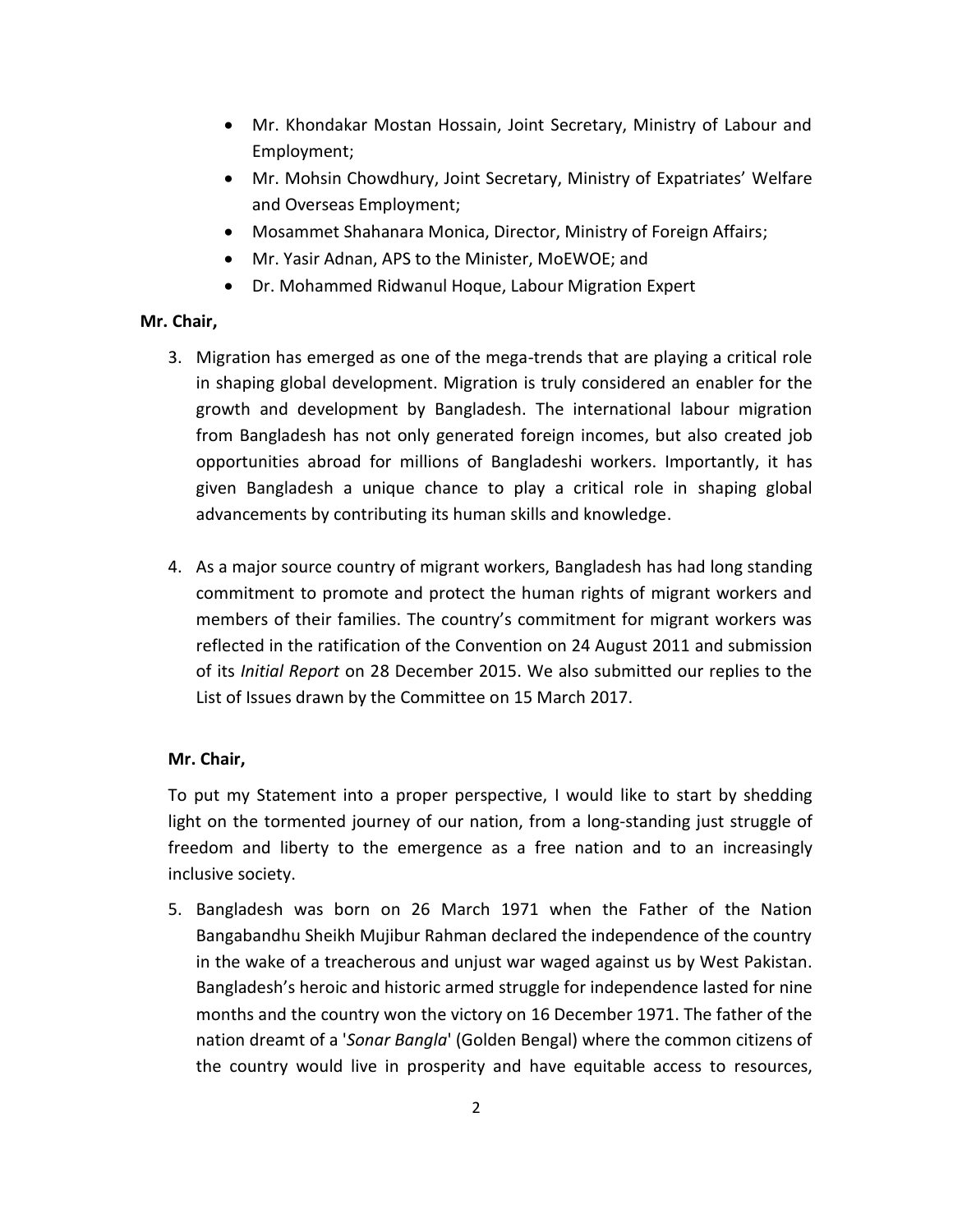quality education, healthcare, and employment opportunities. The current ruling party of Bangladesh, the Awami League, revived that dream through the realisation of its electoral promise of 'Charter for Change' in 2008 and Vision 2021 to drive the country's sustainable development agenda further forward. For the first time in the country's history, such a comprehensive Vision, steeped in self-reliance, was presented to the people with an aim to establish the nation as a middle-income country by the  $50<sup>th</sup>$  anniversary of the nation. Following by its Vision 2021, the Perspective Plan of Bangladesh, our Government has adopted the  $7<sup>th</sup>$  Five Year Plan (2016-20) with an emphasis on the development of strategies, policies and institutions to accelerate the inclusive growth and to empower the citizens.

**Mr. Chair,** I would now like to turn my deliberation to the salient aspects of our Initial Report.

- 6. First of all, we would like to draw your attention to certain issues relating to Myanmar nationals raised by the CMW. Although Bangladesh responded to these queries out of the government's good office because we have provided the Myanmar nationals with assistance and basic needs on humanitarian grounds, we like to emphasise that undocumented Myanmar nationals or refugees are not migrant workers and hence not covered by ambit of the ICRMW.
- 7. The Constitution of Bangladesh is the supreme law of the country. The fundamental rights as envisaged in the Constitution are enforceable and they reflect most of the rights established by the ICRMW. I would now like to impress upon a few important national legal and policy reforms undertaken by the Government of Bangladesh since its ratification of the Convention.
- 8. **Mr Chair**, we take some pride in the fact that within a very short time after our ratification of the Convention, Bangladesh Parliament enacted an anti-human trafficking law in 2012 and the 'Overseas Employment and the Migrants Act 2013', to incorporate into our domestic law major provisions of the Convention. The Act of 2013 aims to promote opportunities for overseas employment and to establish a safe and fair system of migration, to ensure rights and welfare of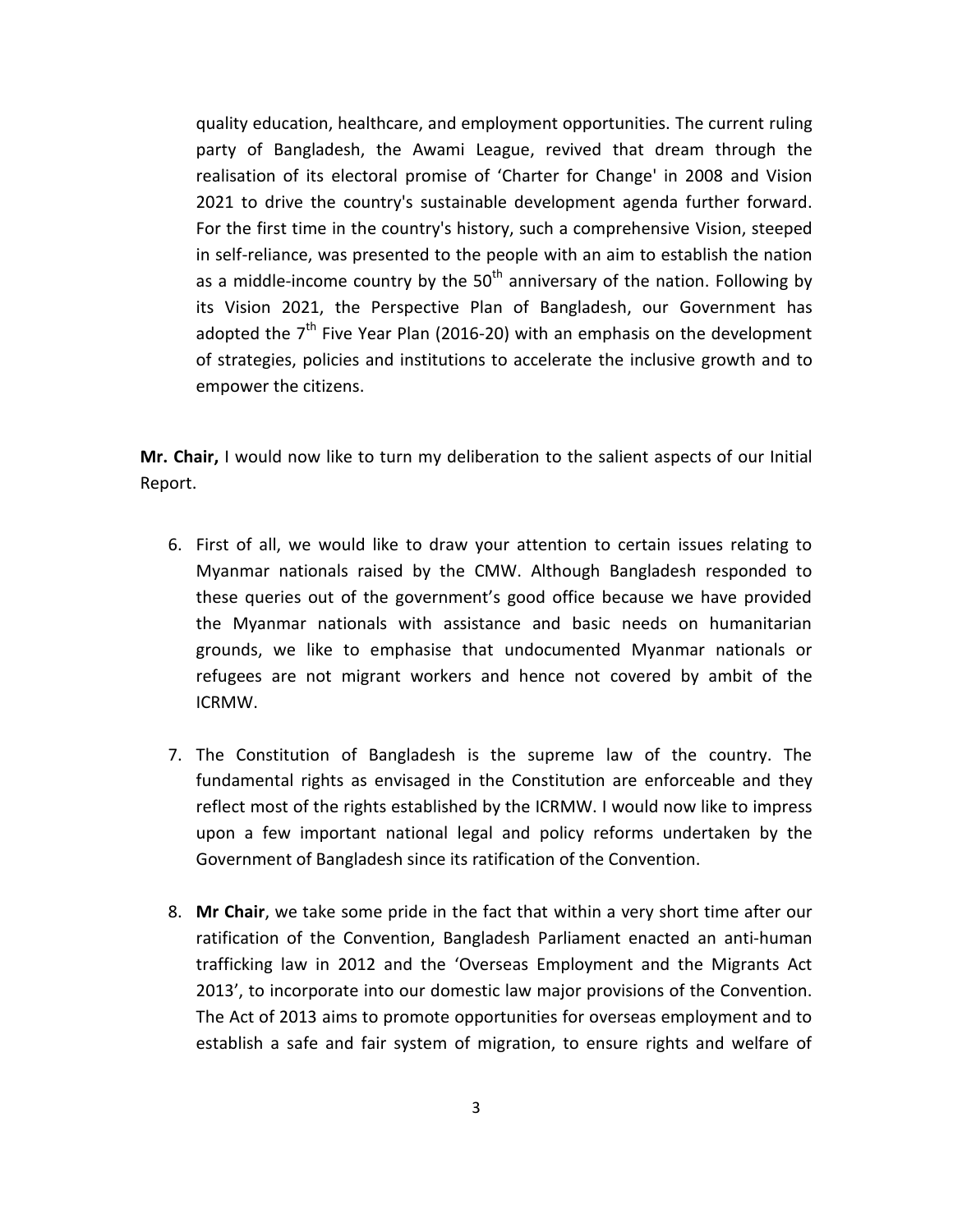migrant workers and members of their families, and provides for punishment of unscrupulous activities relating to the recruitment of migrant workers.

- 9. Moreover, the Children Act 2013 and our labour law provide for provisions to protect children from a wide range of potential exploitation and abuses such as child marriage, hazardous work, and violations of children's rights. We have reduced child labour significantly, by 50% over a period of ten years (2003 – 2010).
- 10. Beginning with such a concrete legal reform in compliance with the ICRMW, Bangladesh launched and is in the implementation of a host of other measures directed towards the better fulfillment of the rights of all migrant workers and members of their families.
- 11. The Government has taken initiatives to draft a new Immigration Bill, an Export Processing Zone (EPZ) Labour Bill, and Wage Earners' Welfare Board Bill to further strengthen the protection and welfare of all workers including migrant workers. We are committed to strengthen and modernize labour migration governance. To that end, we are in the process of framing a number of delegated legislations (Labour Migration Management Rules, Recruitment Agencies' License, Conduct and Classification Rules, and the Migrant Workers Registration Rules).

- 1. The Government has also enacted a few policies and establish institutional reforms. We have framed, for example, National Women Development Policy (2011), National Skills Development Policy (NSDP) (2011), and the National Social Security Strategy (NSSS) (2015). **The NSDP** has already had an impact on a noticeable economic growth, while **the NSSS of 2015** aims at reducing the negative impacts of poverty. Within these frameworks, social security of migrant workers is protected.
- 2. Importantly, we have framed the Expatriates' Welfare and Overseas Employment Policy 2016. This Policy that is in close compliance with the ICRMW provides a regime of activities for the promotion of safe migration, and the protection of rights of the migrant workers and the members of their families,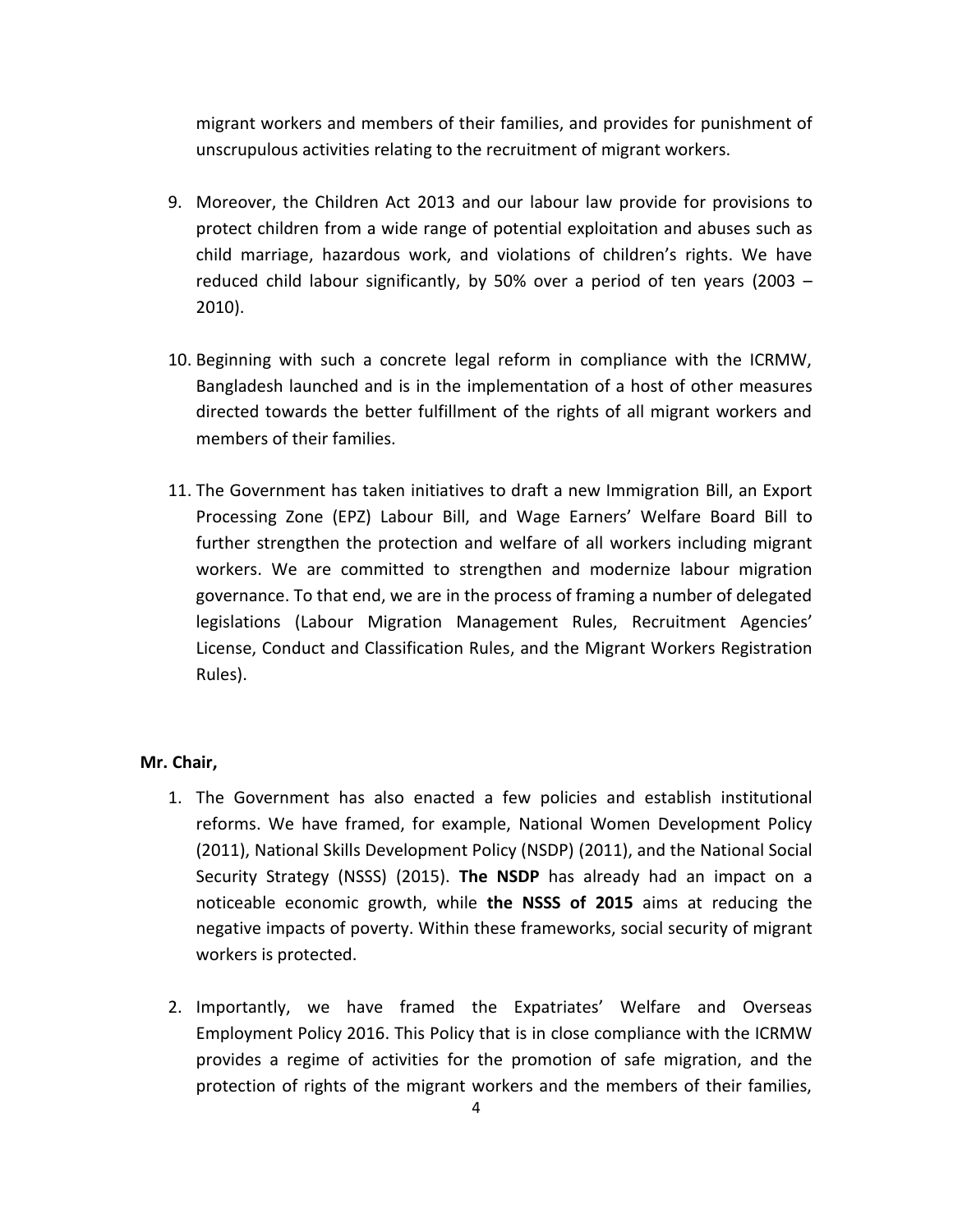especially the female migrant workers. We have also adopted the Domestic Workers' Protection Policy in 2015 to protect the rights of domestic.

#### **Mr. Chair,**

3. Bangladesh has always been very respectful of international obligations under international conventions. The Government has shown its commitment to ensure the protection of worker by ratifying seven fundamental ILO conventions. Ratification of a convention largely depends on the economic and social settings of a country. Before any ratification, the relevant institutions of implementing the provisions of the conventions need to be strengthened. Bangladesh, however, is in the process of making its institutions effective enough to be supportive of the implementation of all international instruments that would have a bearing on migrant workers.

- 4. The Government is committed to ensure rights and welfare of the (outgoing) migrant workers and to ensure recruitment of workers on the basis of the principle of equal opportunity for all. The Ministry of Expatriates' Welfare and Overseas Employment has been in the lead to administer international migration governance and implement the provisions of the Convention. The Government has been increasingly building up the Ministry's capacity for the implementation of the Convention. The budgetary allocation for the Ministry under the ADP for the FY 2016-2017 is USD 32 million, of which 94% of the resources are the country's own resources. The  $7<sup>th</sup>$  Five Year Plan of the Government has planned to allocate around USD 100 million in FY 2019-20, which also puts emphasis on the implementation of the Convention. Our national economic policies seek to build capacity of the human resources, expand support services for migrant workers and improve skills development programmes.
- 5. The government has been working to strengthen the support services for migrant workers through various Bangladesh Missions abroad, the BMET, and several other department of the government's lead Ministry. In 2016, the BMET has provided skills development training to 567,000 (0.567 million) aspirant migrant workers, of whom 62,000 thousand were female. Around more than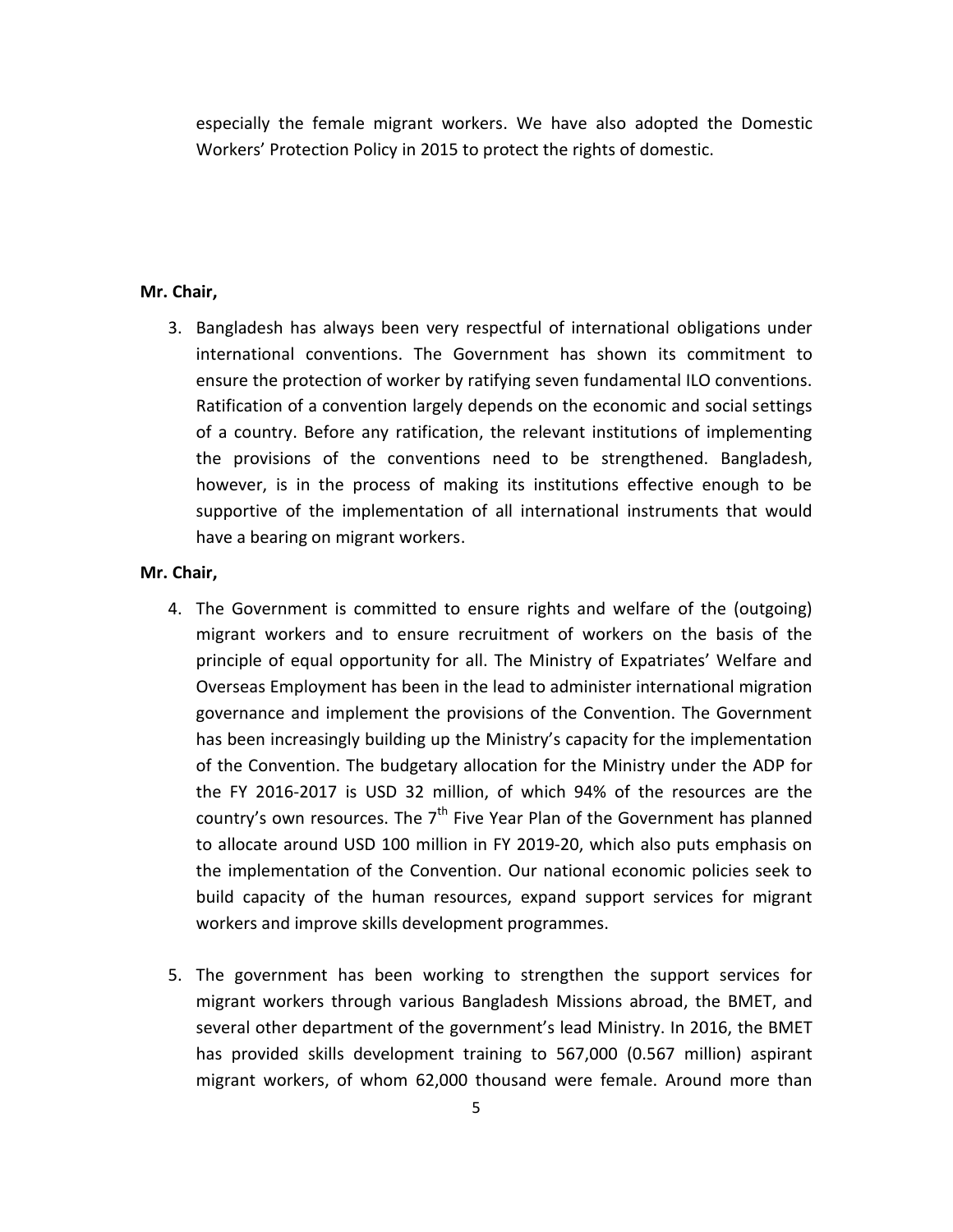2000 workplaces, offices, accommodations and detention centers of migrant workers have been visited by Labour Attachés (in 27 destination countries). In 2016, around 10,000 children of migrant workers have received scholarships from the WEWB and around 7500 migrant workers received financial assistance.

- 6. To strengthen the governance of recruitment processes, the Vigilance Task Force on labour migration has conducted 12 operations in 2016. Around 2555 visits have been conducted by Labour Attachés in different destinations to verify the provisions of the employment contracts. We have further increased our monitoring and enforcement mechanisms.
- 7. International labour migration is indeed a very complex, multi-dimensional issue. It has its own challenges. The Government of Bangladesh is trying its best to overcome all the challenges. However, the high cost of migration remains among one of them. The Government is taking several initiatives including online registration, developing job seekers' database, issuing smart cards (migration card), exploring government-to-government (G2G) recruitment, online visa verifications and so on. We have also introduced Skills recognition and certifications for migrant workers, which remained an important challenge. We also have introduced capacity-building of trainers and standardized training modules.

### **Mr Chair,**

- 8. Bangladesh is also aware of the low rate of ratification of the ICRMW by different destination countries which creates difficulties in ensuring the protection of migrant workers of Bangladesh. The Government is continuously urging the destination countries to ratify the convention and concluding bilateral agreements/Memorandums with such countries with a view to protecting our migrant workers overseas.
- 9. The 2030 Agenda for Sustainable Development was adopted unanimously by the United Nations in September 2015. Migration is included for the first time in the global development framework, recognizing well-managed migration's integral role in, and its immense contribution to sustainable development. After successful implementation of the MDGs, the Government has put its all efforts to take forward the success in implementing goals of SDGs. We have already drafted an Action Plan for migrationrelated SDGs.